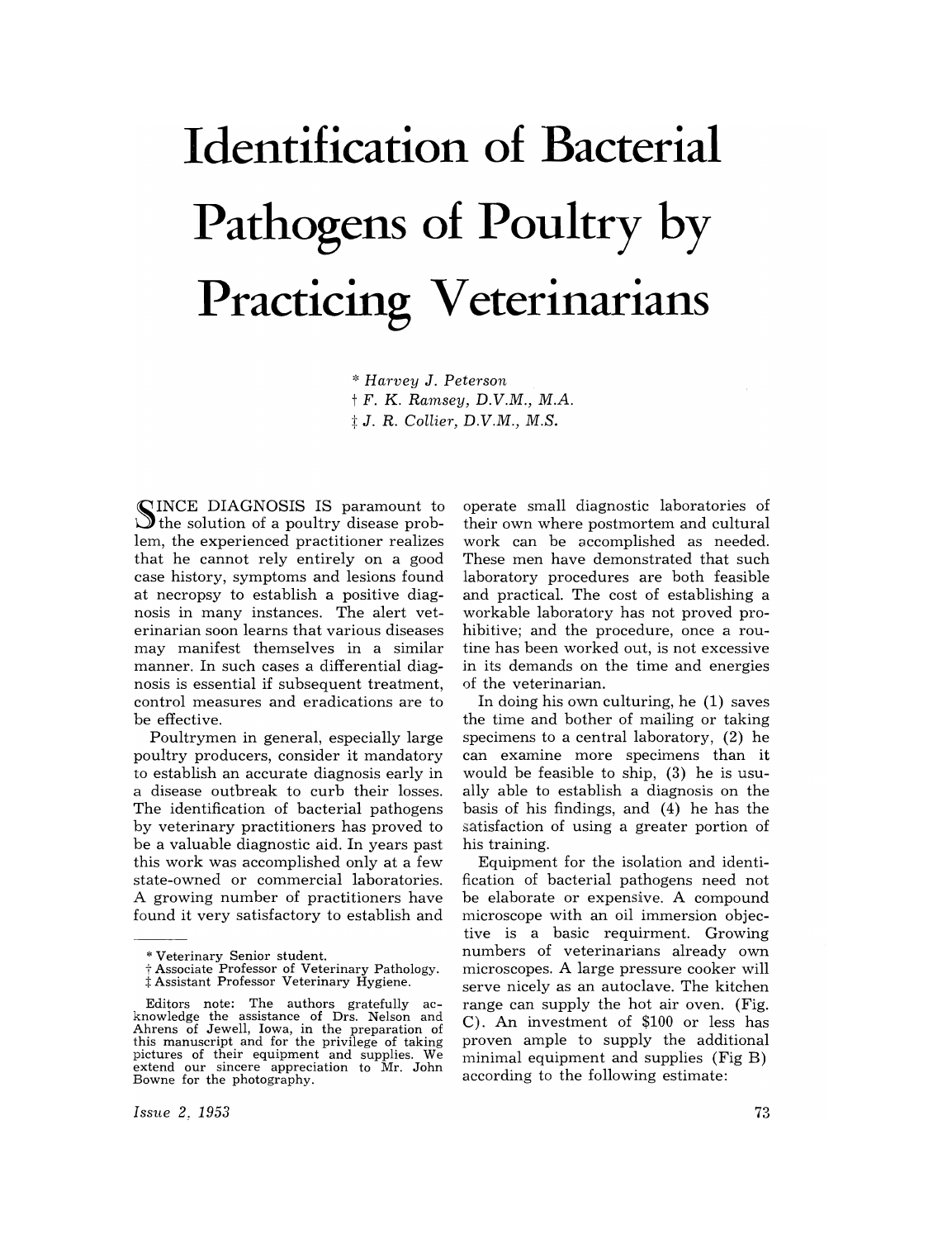| 1. $48 - 90$ mm, petri dishes                       | \$19.00 |
|-----------------------------------------------------|---------|
| 2. Media, $7-\frac{1}{4}$ lb. assorted bottles      | 20.00   |
| 3. Bunsen burner                                    | 1.50    |
| 4. 2 wire inoculating loops                         | 2.50    |
| 5. 100 glass test tubes, $4 \times \frac{1}{2}$ in. | 3.00    |
| 6. Test tube rack                                   | 3.00    |
| 7. Balances                                         | 8.00    |
| 8. Incubator (used refrigerator) plus               |         |
| thermostat and thermometer                          | 22.50   |
| 9. $4 - 500$ cc. Erlenmyer flasks                   | 2.00    |
| 10. $1 - 100$ cc. graduated cylinder                | 1.50    |
| 11. Stains and containers (Gentian                  |         |
| violet, Grams Iodine, acetone,                      |         |
| alcohol, carbol fuchsin, Loeffler's                 |         |
| methylene blue)                                     | 8.00    |
| 12. Slides and cover slips                          | 4.00    |
|                                                     | 95.00   |



Fig. A: Tryptose agar (1), Brilliant green agar (2), Searing and incising instruments (3), **Bun-** sen burner (4).

An incubator that will provide a uniform temperature of 37°C is indispensable for optimum growth of most bacterial pathogens. An economical and entirely satisfactory incubator can be made from a discarded electric refrigerator or icebox with well fitting doors (Fig. D). The refrigerating unit is removed, and in its place a thermostatic control unit is installed. The wafer type of thermostat commonly used in chick brooders may be purchased at most hardware stores and has proven very satisfactory. A 100 watt bulb placed in the circuit with the thermostat is the heating unit. As an added check, a thermomter is inserted through the top and left in place so that it can be read from the outside.

#### **Media**

Media for growing bacteria may be purchased in dehydrated form from various commercial sources such as Difco Laboratories, Detroit 1, Michigan. Dehydrated media is packaged in tightly sealed glass or metal containers and may simply be stored at room temperature.

For routine culturing of poultry viscera, three types of solid media, three carbohydrate broths, and one nutrient broth medium should suffice. Tryptose agar supports the growth of a wide variety of bacteria and is used when no selective action of growth is desired. Blood agar for detection of hemolysis may be prepared by adding sterile citrated ox blood in  $5\%$ concentration to the sterile melted and cooled  $(50^{\circ}C)$  agar before pouring the plates.

Brilliant green agar is a selective medium of practical value in differentiating *Salmonella spp.* from *E. coli* and other lactose-fermenting bacteria. It should be borne in mind from the outset that certain gram negative rod organisms besides *Salmonella spp.* and coliforms may grow on brilliant green agar. For example, *Proteus spp.* and *Pseudomonas aeruginosa* will grow on this medium and might be mistaken for *Salmonella.* However, colonies of *Salmonella spp.* present a characteristic appearance differing from the lactose or sucrose fermenting organisms which may grow on the medium. After incubation for about 18 hours, the Salmonella colonies appear as slightly pink-white opaque growths surrounded by a brilliant red medium. The colonies of lactose or sucrose fermenting organisms, if any are present, form a yellow-green colony surrounded by an intense yellow-green zone.

SS (Salmonella and Shigella) agar is another medium with about the same range of selectivity as brilliant green agar. On SS agar, however, coliform organisms *(Aerobacter spp.* and *E. coli)* form red colonies, while *Salmonella spp., Proteus spp.* and *Pseudomonas aeruginosa* colonies are colorless.

Agar plate media should be prepared as needed. Clean and dry petri dishes may be sterilized by placing them in the oven

*Iowa State College Veterinarian*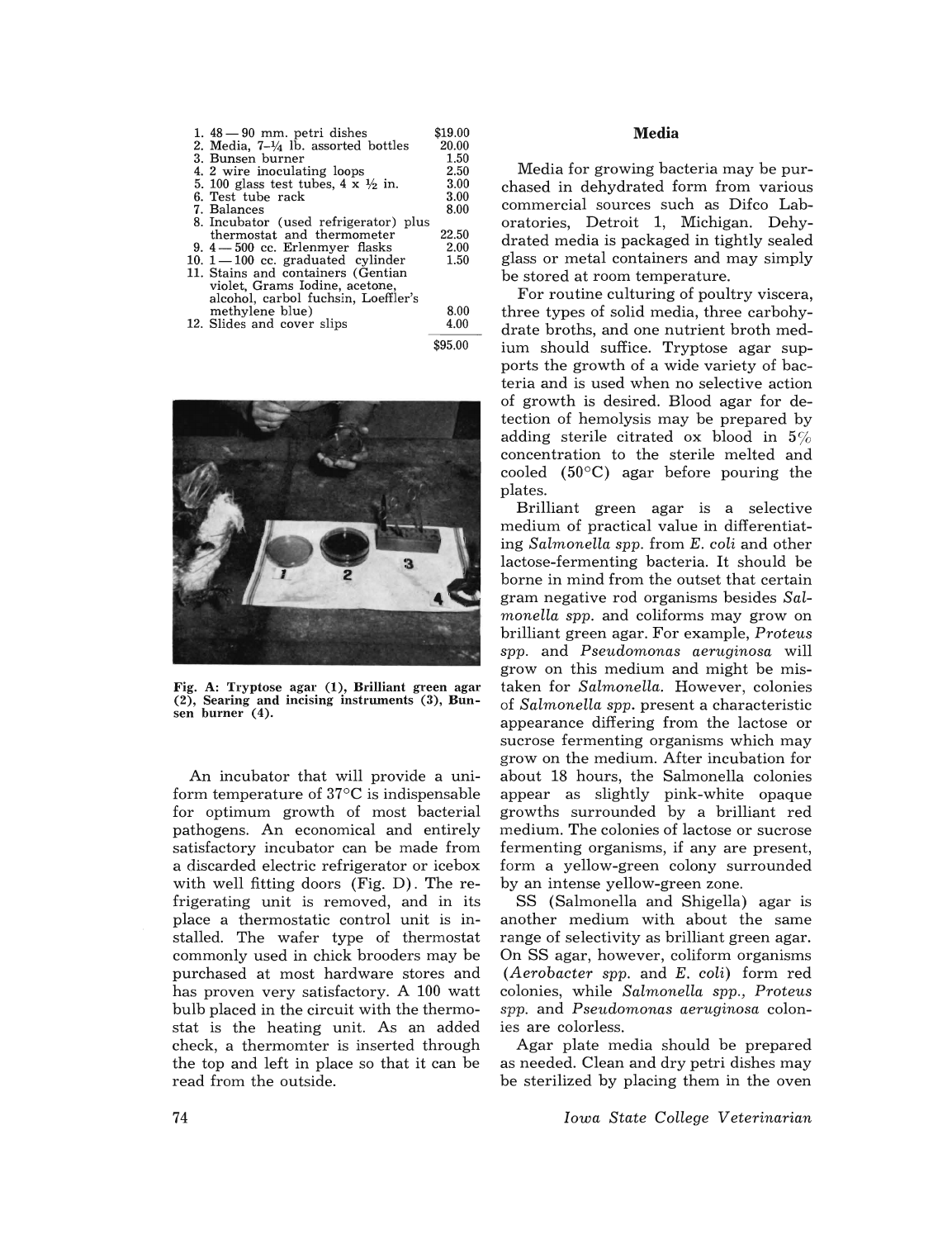

Fig. B: Erlenmyer Flasks (5), Dehydrated Media (6), Balances (7), Microscope (8), Graduate cylinder (9), Petri dishes (10), Stains and con- tainers (11), Distilled water (12), Slides (13), Test tubes and rack (14).

at  $370^{\circ}$ F. for at least one hour. In the meantime, the necessary amount of dehydrated media can be weighed and placed in a flask containing the proper volume of distilled water. Solution of the material is accelerated by stirring and heating. The flask is stoppered with a cotton or gauze plug, capped with a paper wrap, and sterilized in the pressure cooker for 20 minutes at 15 lbs. of pressure. When the plates and flask of agar have cooled just enough that they may be comfortably held in the hand, the plates are poured. Strict aseptic techniques must be followed to avoid air-borne or contact contamination of the plates at this time. A dust-free room without air currents should be used. Sponge the surface of a bench or table and place the petri dishes on this surface. Light the bunsen burner, remove the hood and plug from the flask, flame the pouring lip and cautiously pour the desired quantity of the melted agar into each plate, taking care to raise the lid only enough to introduce the fluid. Two hundred and fifty ml. of melted agar should pour 20 to 25 plates of satisfactory thickness for a cost of less than one cent per plate. After the agar has solidified, the plates should be inverted and refrigerated until used.

SIM medium is a solid agar medium that should be reconstituted and dispensed in test tubes prior to autoclaving.

It is intended for detection of indol formation,  $H_2S$  production and motility all in a single tube.

Sterile liquid media may be prepared by reconstituting a weighed portion of the dehydrated preparation and tubing it in about 3 ml. amounts prior to autoclaving. The tubes are stoppered with cotton, placed in racks, and sterilized for 15 minutes at 15 lbs. of pressure. Sterile tubed media should be refrigerated until used. It is emphasized that the directions of the manufacturer should be followed explicitly.

### Selection of Cases

Sound judgment should be used in selection of cases for culturing, and it cannot be overemphasized that birds submitted for a necropsy examination should be accompanied with a complete case history. The correct diagnosis may be estab-



Fig. C: Pressure cooker (15), oven used for sterilizing Petri dishes (16).

lished in many instances without resorting to culturing as in obvious cases of external or internal parasitisms. Specimens showing characteristic lesions of tuberculosis or fowl leukosis need not be cultured, but an acid-fast stain should be made to establish the absence or presence of acid-fast organisms Microscopic examination of intestinal scrapings should be carried out as a matter of routine. Be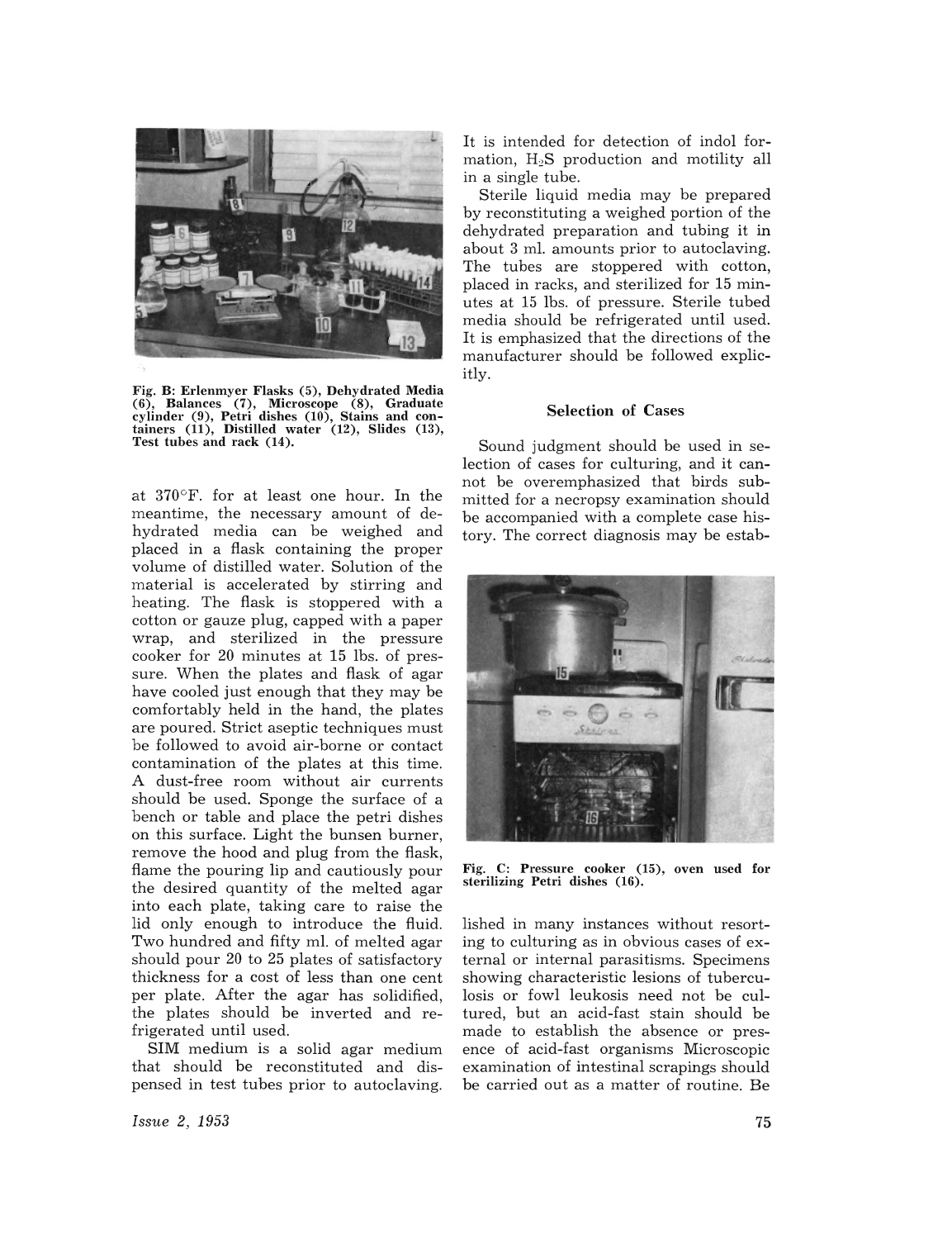sure to determine whether sulfonamids or antibiotics have been administered as they may inhibit growth on cultures even when bacterial pathogens are present in the tissues. Two to three birds should ordinarily be necropsied to see if a similar set of lesions prevail in each in order to evaluate subsequent bacteriological findings. The reader is invited to read an excellent article by C. L. Nelson, D.V.M., of Jewell, Iowa on *Diagnosing* of *Poultry Diseases* which appeared in Vol. XIII, No. 3, 1951 of this publication.

### Culturing Sites

Heart's blood, liver, spleen and kidney are good sites for culturing in case of systemic diseases. Lung and intestinal cultures may yield *S. pullorum* in affected young chicks. Gall bladder and intestinal lumen may occasionally yield *Salmonella spp.* when other sites are negative. Three to five cultures can be streaked on a single plate. Localized lesions in any part of the body may be cultured.

Culturing equipment including a Bunsen burner, a wire inoculating loop, a small scalpel, a small spatula and the sterile agar plates should be at hand (Fig. A) .

# *First day*

- 1. Heat the spatula until it glows red and use it to sear the surface of the organ to eliminate surface contamination.
- 2. Heat the scalpel and incise the capsule in the seared area.
- 3. Flame the inoculating loop, thrust it through the incised opening and rotate it to gather a small portion of material from the interior of the organ.
- 4. Raise the lid of the petri dish just enough to admit the wire loop which should be brushed gently back and forth in parallel lines over the surface of the agar.
- 5. Close the lid, sterilize the loop and identify the plate with a wax pencil.
- *6. Invert* the inoculated plates and place them in the 37°C. incubator.



Fig. D: Incubator (converted refrigerator).

#### *Second day*

- 7. Plates may be checked for bacterial colonies after 18 to 24 hours of incubation. The nature of the colony growth can suggest much to the experienced observer. This is particularly true in evaluating growth on the selective media where the range is narrowed and where color changes in the colonies and/ or medium may enable the observer to make a shrewd guess at the identity of the organism. Further evidence may be obtained in case of suspected Salmonella colonies by a rapid agglutination test prepared by mixing a loopful of colony growth and a drop of commercially available polyvalent anti-salmonella serum. If a positive agglutination resulted, one could be reasonably sure at that early date (within 24 hours after the plates were streaked) that the organism was one of the Salmonella group. With some experience one can identify E. *rhusiopathiae* growing on tryptose or blood agar on the basis of colony morphology and a gram stain of the cells.
- 8. Colonies requiring further identification should be transferred to nutrient broth. A gram stain should be made.

*Iowa State College Veterinarian*